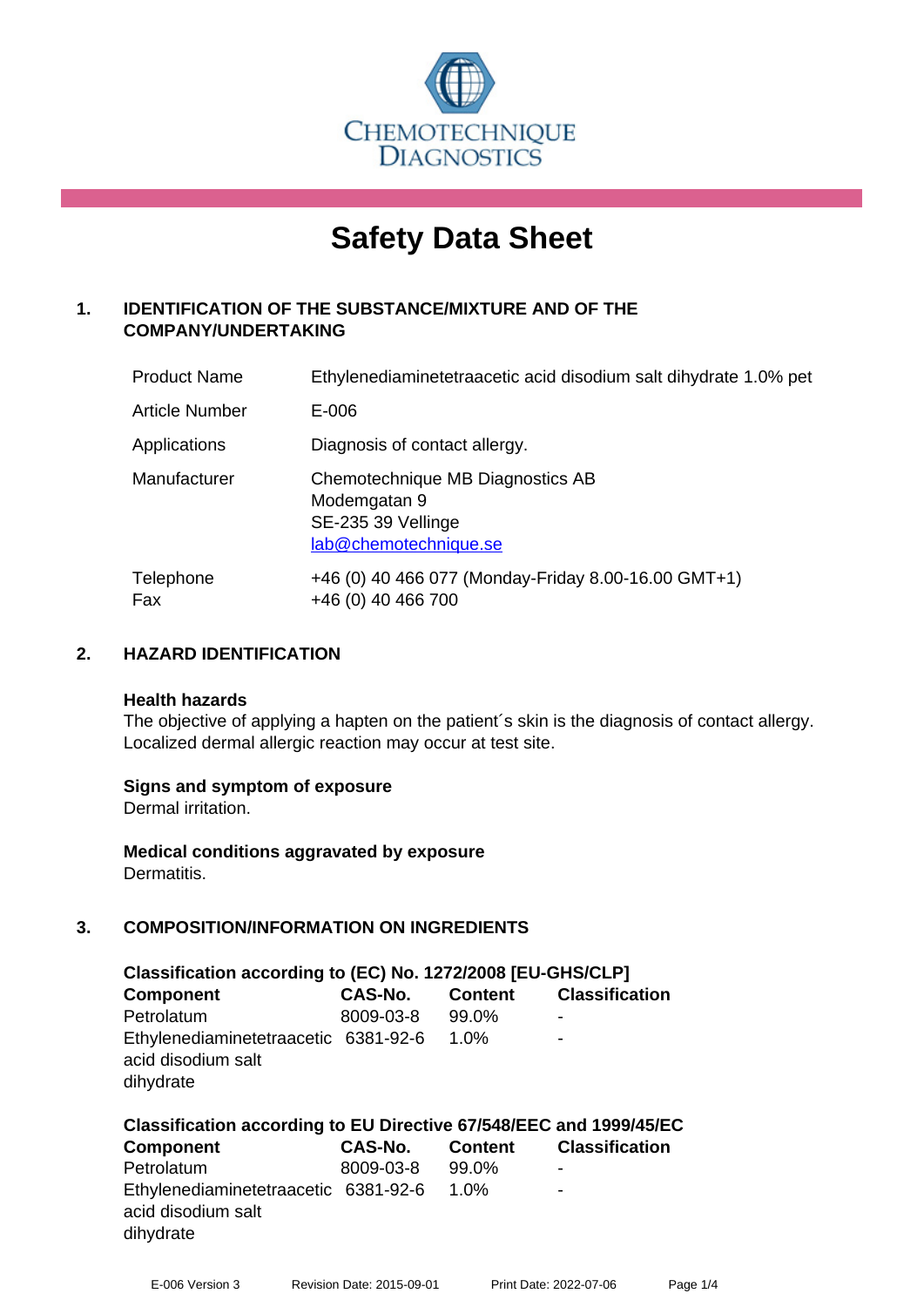# **4. FIRST AID MEASURES**

**Emergency and first aid procedures** Obtain medical attention.

#### **5. FIRE-FIGHTING MEASURES\***

#### **Suitable extinguish media**

CO2, powder or water spray. Fight larger fires with water spray or alcohol resistant foam.

**For safety reasons unsuitable extinguishing agents** Water with full jet.

**Special protective equipment for fire-fighters** Wear self-contained respiratory protective device. Wear fully protective suit.

\*Data is shown for petrolatum only

#### **6. ACCIDENTAL RELEASES MEASURES**

**Steps to be taken if material is released or spilled** Contain and place in a closed container.

#### **7. HANDLING AND STORAGE**

**Precautions to be taken in handling and storage** Store dark at 5-8°C. Avoid extended exposure to light. FOR EXTERNAL USE ONLY.

# **8. EXPOSURE CONTROLS/PERSONAL PROTECTION**

**Respiratory protection** Not required.

**Ventilation** Local exhaust.

**Protective gloves** Disposal gloves.

**Eye protection** Not required with normal use.

**Work/Hygienic practices** Wash hands after each use.

# **9. PHYSICAL AND CHEMICAL PROPERTIES**

Odour **Odourless** 

Appearance Ivory White Semi-solid

Melting point\* 50-55° C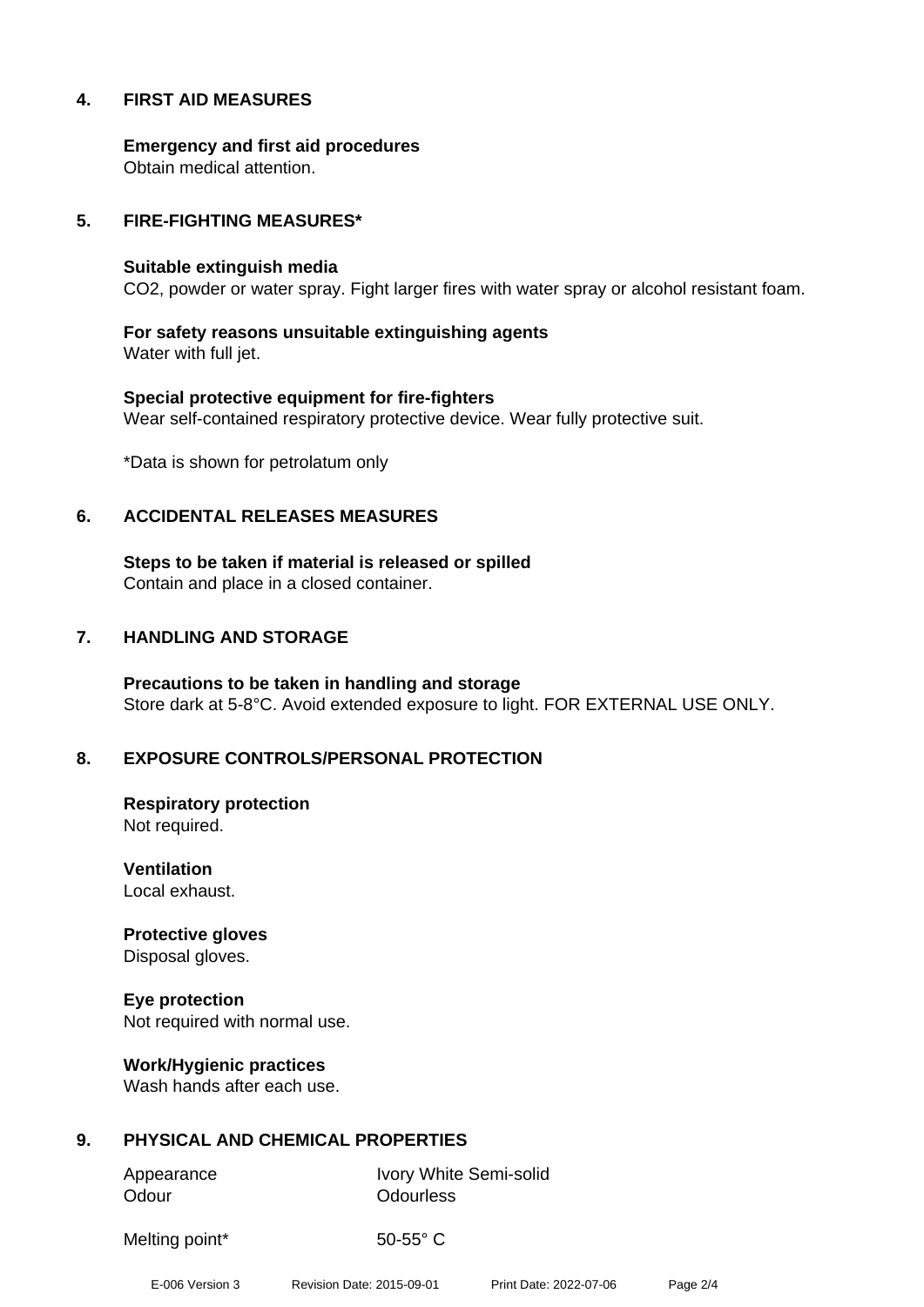Boiling point\* No data available Flash point\* >100°C Self ignition\* Product does not self ignite. Danger of explosion\* Product does not present an explosion hazard. Density\* No data available. Solubility in/Miscibility with Water\* Insoluble

\*Data is shown for petrolatum only

# **10. STABILITY AND REACTIVITY**

#### **Incompability**

May react with strong oxidizing agents.

# **Stability**

Stable at recommended storage conditions.

#### **Hazardous byproducts**

Combustion may generate CO, CO2 and other oxides.

# **Hazardous polymerization**

Will not occur.

# **11. TOXICOLOGICAL INFORMATION**

No data available.

# **12. ECOLOGICAL INFORMATION**

No data available.

# **13. DISPOSAL CONSIDERATIONS**

# **Waste disposal method**

Comply with federal, state/provincial and local regulation.

# **14. TRANSPORT INFORMATION**

Not dangerous goods.

# **15. REGULATORY INFORMATION**

The classification is according to the latest editions of the EU lists, and extended by company and literature data.

# **16. OTHER INFORMATION**

# **Text of H-statements and R-phrases mentioned in Section 3**